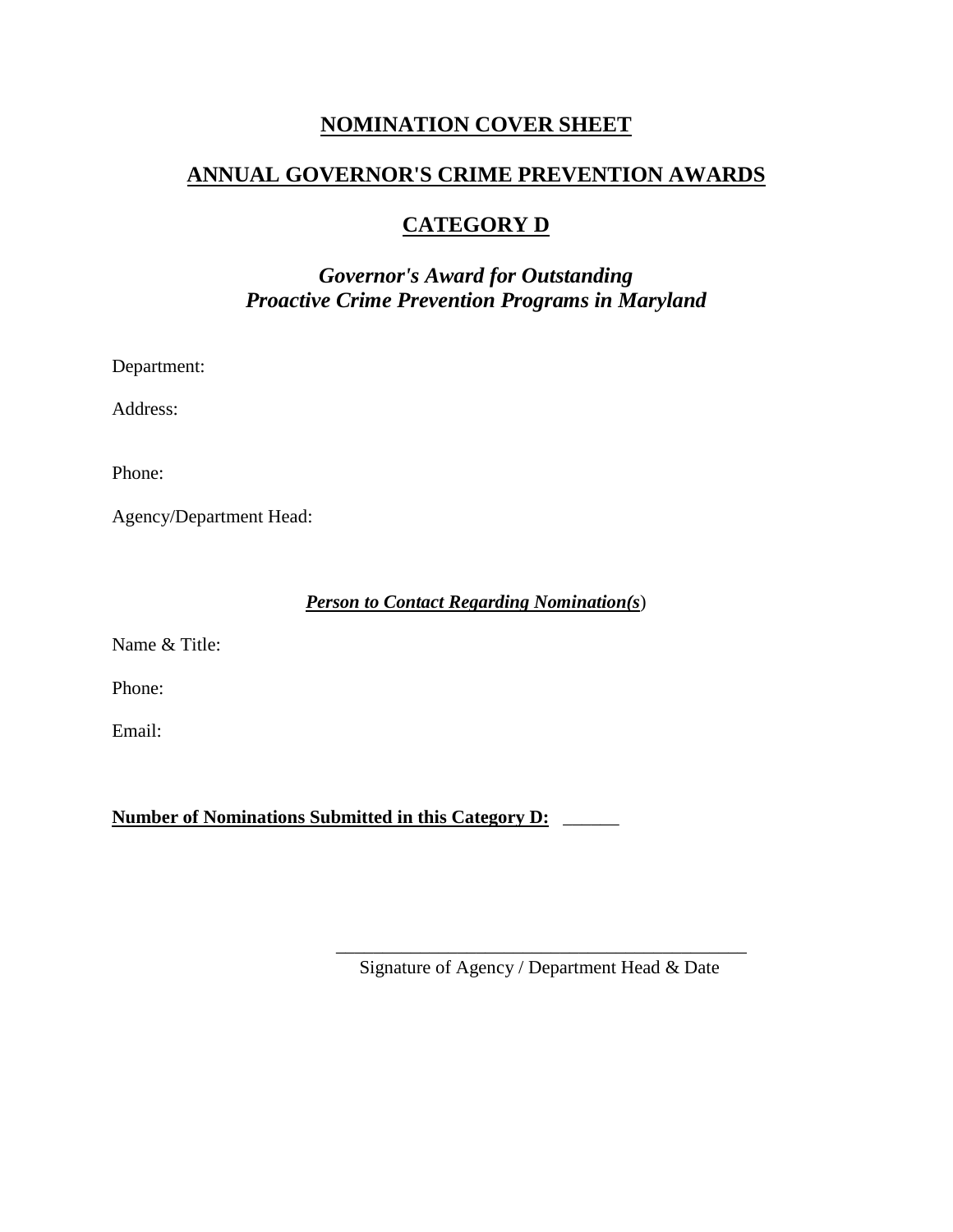# 2021

# **CATEGORY D**

## *GOVERNOR'S AWARD FOR OUTSTANDING PROACTIVE CRIME PREVENTION PROGRAMS IN MARYLAND*

Purpose: To recognize outstanding proactive crime prevention programs, which have had a significant impact on the prevention of crime in Maryland.

Eligibility: To be eligible, the program must be nominated by a law enforcement/criminal justice agency. Any community group, individual citizen, organization, or law enforcement agency is eligible to receive this award. There is no limit on the number of awards for this category. **DEPARTMENTS, WHICH HAVE ALREADY RECEIVED AN AWARD UNDER CATEGORY D FOR THE NOMINATED PROGRAM ARE INELIGIBLE FOR FURTHER AWARDS FOR THE PROGRAM IN CATEGORY D.**

NOMINATIONS UNDER THIS CATEGORY MUST BE FOR PROGRAMS THAT WERE OPERATIONAL DURING THE PERIOD JULY 1, 2020 THROUGH JUNE 30, 2021.

Instructions: Complete this form in a concise manner, emphasizing key points. Include statistics or endorsements that substantiate the effectiveness of the effort. All information must be verifiable upon request. Please keep in mind when completing this form that it is the **SOLE** basis of the award. **IF ANY NECESSARY INFORMATION IS OMITTED, THE NOMINATION WILL NOT BE CONSIDERED.** If necessary, use additional blank pages to complete the narrative and attach together. Please type all information. **PLEASE NOMINATE ONLY ONE PROGRAM PER FORM.**

#### **ONE (1) HARD COPY, AND ONE (1) ELECTRONIC COPY MUST BE SUBMITTED AND THE NOMINATION MUST FOLLOW THE FORMAT PROVIDED.**

1. Name of Nominated Program

Contact Person for the Program:

Address:

Phone:

Nominating Agency:

Address:

Phone: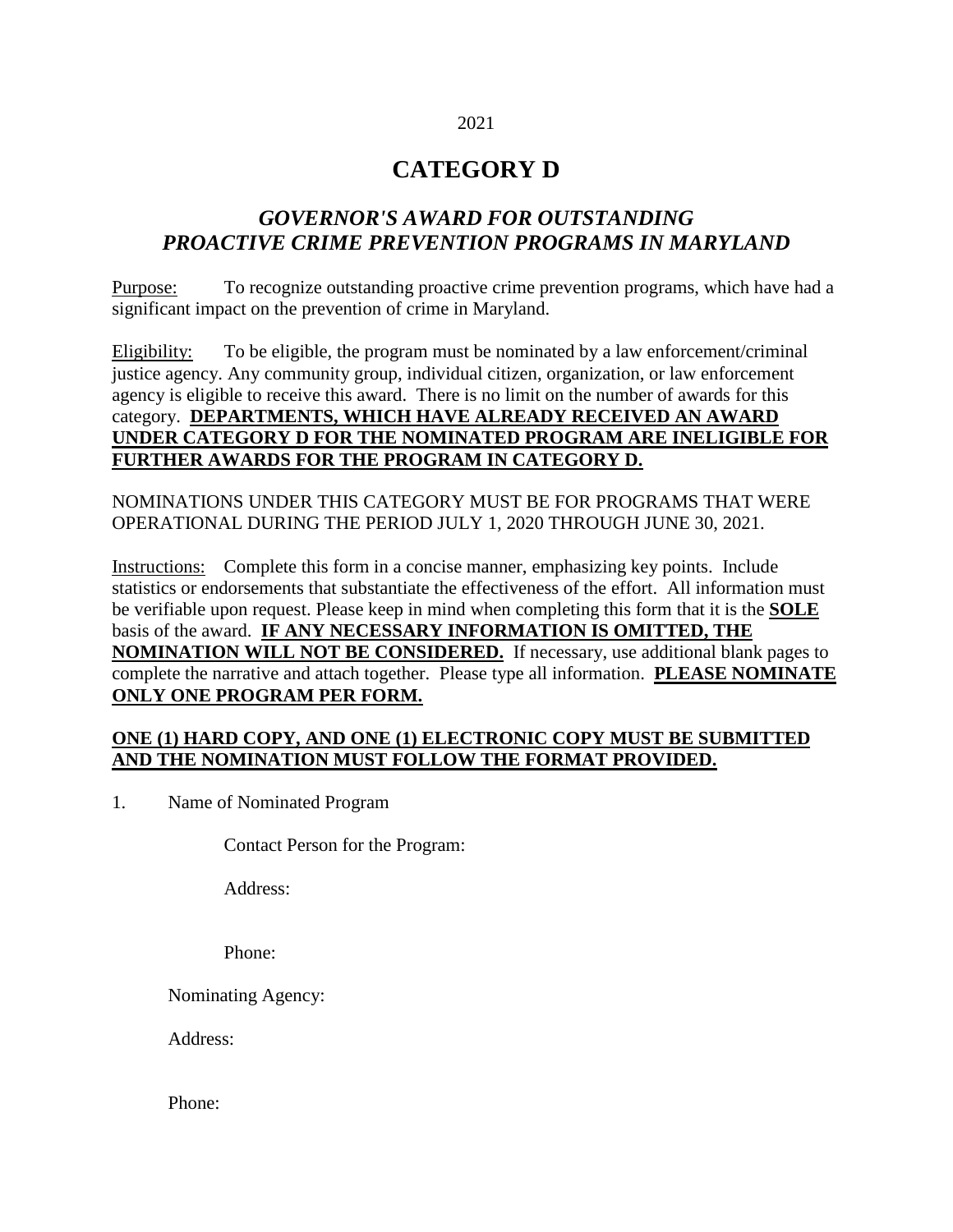- 2. Supply program description and a statement of the issue/problem being addressed by the program.
- 3. What were the program's goals?
- 4. Implementation information.
	- a. Date the program was implemented: \_\_\_\_\_\_\_\_\_
	- b. The person(s) within the department and/or community responsible for the daily operations of the program:
	- c. Other agencies, service organizations, community groups, etc. with whom the program coordinated:
	- d. How was the program implemented?
- 5. How was the program evaluated and what were the results?
- 6. Cite the specific activities of the program during the period July 1, 2020 through June 30, 2021:
- 7. Why do you consider this program to be outstanding?